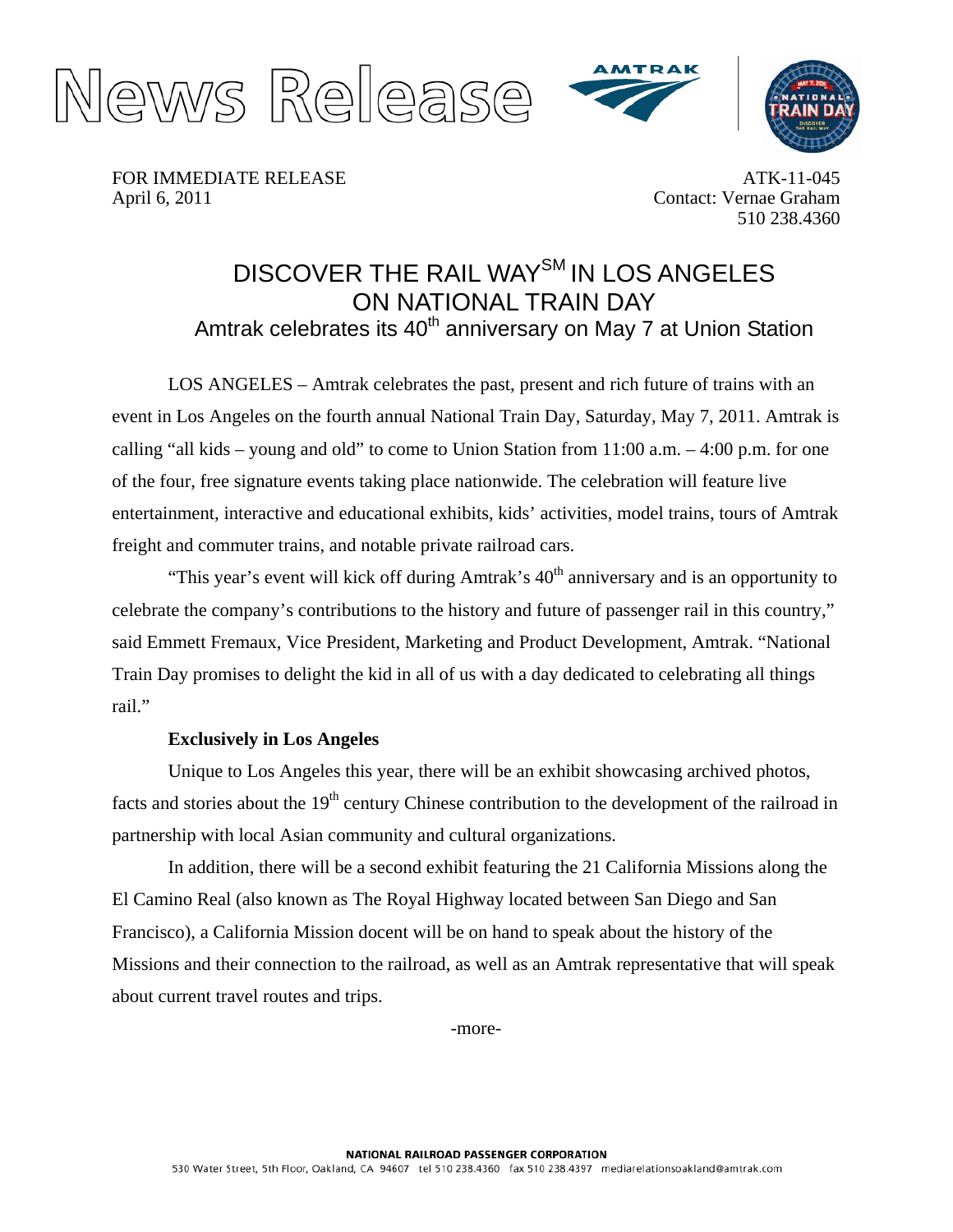The event will also include a live performance from The Never Land Pirate Band, who provide all of the original pirate rock music for Disney Junior's #1 series, *Jake and the Never Land Pirates*. Band members Sharky and Bones will perform some of their biggest hits "Hot Lava," "Roll up the Map," and "Talk like a Pirate." Music from The Never Land Pirate Band can be heard weekdays on Radio Disney Junior.

## **National Train Day Exhibits and Festivities**

National Train Day marks 142 years of connecting travelers coast to coast and commemorates the day the transcontinental railroad was created. On May 10, 1869, in Promontory Summit, Utah, the "golden spike" was driven into the final tie that joined 1,776 miles of the Central Pacific and Union Pacific railways, transforming America by creating the nation's transcontinental railroad. All who attend will enjoy the following displays:

- State Partnership Display: Learn about how Amtrak partners with each state to provide specialized service. A locally-focused exhibit will be on display at each major National Train Day celebration.
- Amtrak High Speed Rail Display: Take a look at an exhibit that showcases Amtrak's leadership, expertise and experience with high speed rail.
- K-9 Unit Demonstrations: Witness Amtrak Security K-9 Units, one of the largest programs in the country, perform demonstrations with the dogs and their handlers.
- Amtrak: Dining the Rail Way: Catch a glimpse of the history of dining on trains, view live cooking demonstrations from Amtrak chefs and sample meals offered in Amtrak's dining cars.
- Train Equipment Displays: Get up close and personal with Amtrak railcars to experience first-hand the modern amenities and accommodations offered by passenger rail. Then take a peek at how passengers traveled in generations past by touring a variety of historic train cars and privately-owned luxury coaches. Commuter and freight equipment displays (featured in select markets) will highlight today's modern rail passenger services and how "green" locomotives are transforming the nation's freight fleet. For this exhibit, participants will be able to order tickets prior to the event at [www.nationaltrainday.com.](http://www.nationaltrainday.com/)

-more-